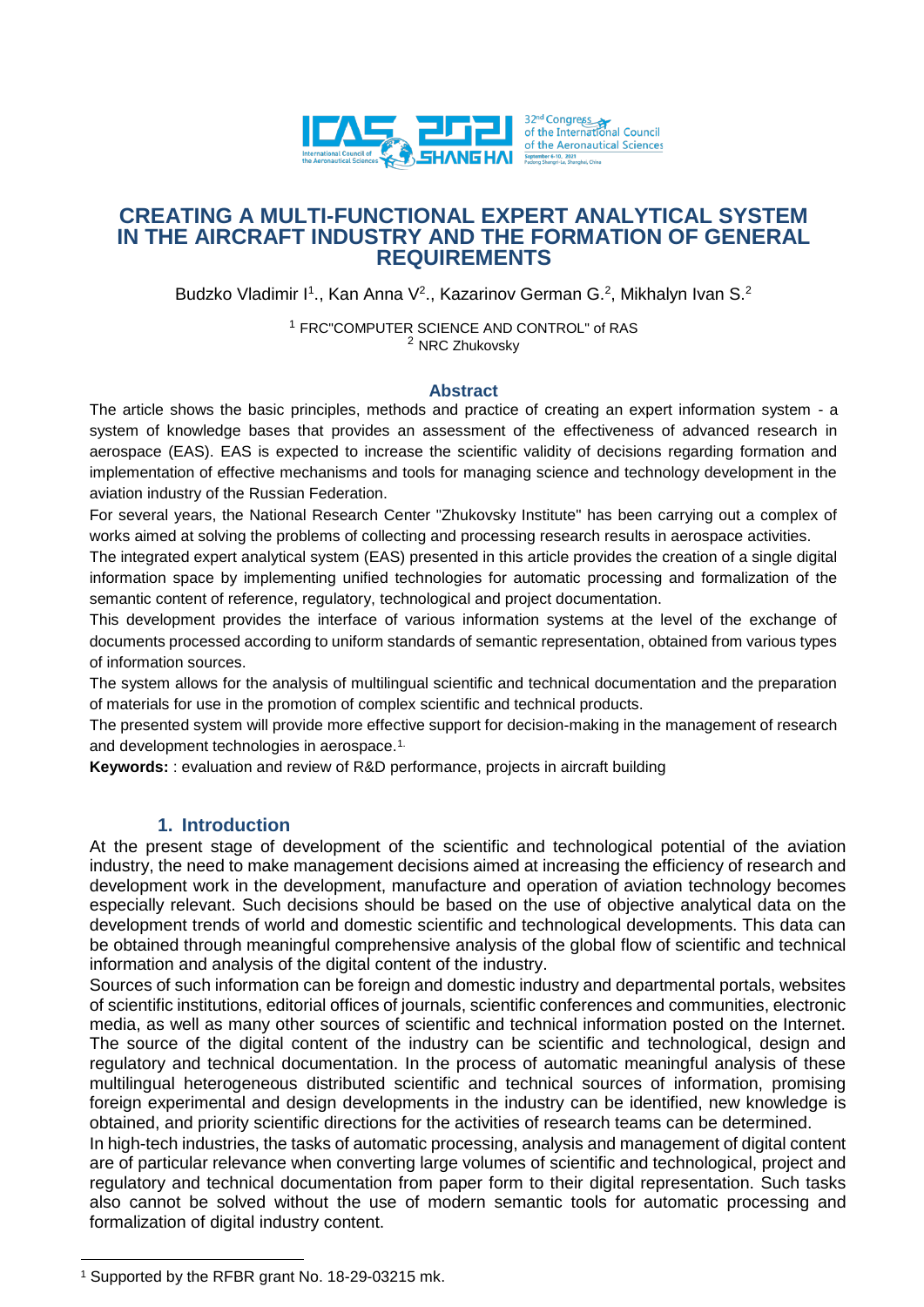The lack of proven technologies and services for high-speed automatic processing, formalization and analysis of unstructured text information on the domestic IT market is a significant constraint for the implementation of these tasks. At the same time, the need to create industrial technologies to formalize the semantic content of heterogeneous multilingual scientific and technological texts is extremely urgent. These technologies should be based on modern ideas about the semantic structure of multilingual texts and on new high-performance methods and tools for analyzing unstructured text information.

Over the past several years, NRC Zhukovsky, work is underway to create a branch aviation multifunctional expert information system focused on solving these problems. The scientific approaches underlying this system were the logical development of research and technologies aimed at creating a new class of information and analytical systems based on modern high-speed methods of processing textual information, multi-agent semantic search in multilingual heterogeneous sources of information, meaningful analysis of scientific and technological digital content and extracting new knowledge from this content. These solutions comply with the requirements of the Program of Fundamental Scientific Research of the Russian Academy of Sciences for 2013-2020. (Informatics and information technology. Cognitive systems and technologies, neuroinformatics and bioinformatics, systems analysis, artificial intelligence, image recognition systems, decision making under many criteria), and are also in the field of digital technologies priorities laid down in the Program for the Development of the Digital Economy of Russia until 2035 g.

Further development of research and development work in this scientific area can be the development of principles, methods and technologies for creating an industry multifunctional integrated search and analytical system (EAS) in aircraft construction.

# **2. Goals and objectives of creating EAS**

The purpose of the scientific solutions underlying the developed EAS is the development of models, methods, algorithms and technologies for creating an integrated automated information analysis and knowledge management system, the main task of which is to implement a single digital information space of the industry and provide holistic, reliable information and knowledge of all participants. life cycle of objects and processes in the field of development and operation management of complex engineering facilities of the industry.

Tasks to be solved:

• Development of refined models, methods, algorithms and technologies for automatic processing of texts, formalization of their semantic content and operational meaningful analysis of heterogeneous multilingual scientific and technological digital content of the industry.

• Development of a unified presentation of descriptions of the results of activities of participants in the implementation of management processes for complex engineering objects at different stages of their life cycle.

• Ensuring the completeness and availability of design, design, operational, scientific and other documentation related to various stages of the life cycle of complex engineering objects, including through automated export (or software integration) of data from automated specialized systems for various purposes, representing content in various formats and with different identification systems.

• Development of refined interfaces for interconnecting interconnected software and information components of automatic collection, processing, storage, analysis and semantic search.

• Ensuring stability in time, completeness and accuracy of information retrieval through the formation and dynamic updating of unified linguistic means of identifying the content of documents.

When implementing the system under development, it is planned to carry out a synthetic combination of three complex software and information components:

• documentary information retrieval systems and databases providing in-depth semantic search and analysis of heterogeneous information;

• linguistic support, built on the basis of hybrid methods of linguistic, semantic-statistical and conceptual analysis of texts, ensuring the construction of documents adequate to the semantic content of the texts of documents and requests of their formalized semantic images, over which operations are defined, including those corresponding to the processes of cognition;

• human-machine information interfaces providing a personalized representation of the user's cognitive trajectory.

This trinity is considered in the context of the general process of synthesis, presentation and search for knowledge, which predetermines the following tasks and areas of work: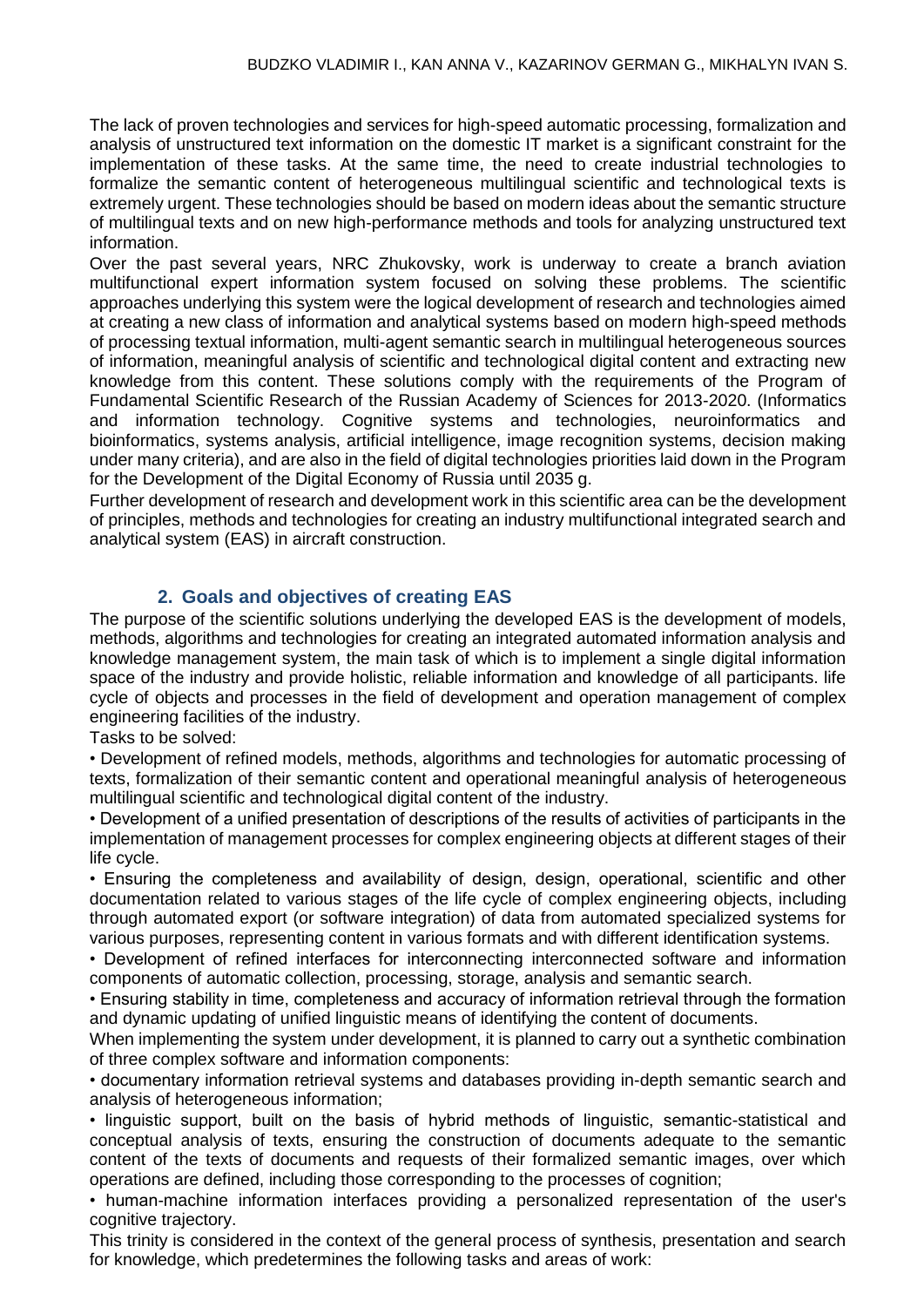- research of the processes of semantic search in the field of education, production and management on the basis of a systematic approach and cognitive models of this process;

- development of linguistic declarative means and methods for processing natural language documents and requests, allowing to build semantic search images, providing the ability to automatically analyze and draw conclusions on the material found on request documents (semantic indexing, mapping);

- development of a generalized object model of a document (as a communicative form of knowledge representation), which ensures effective presentation and processing of scientific content in processes related to various stages of the life cycle, as well as the formation of a document image that identifies the document itself and its semantic content at the level of basic entities and relations ; - development of a model of information resources, which ensures the unification of the presentation

of information and metainformation, as well as the construction of access services;

- development of models for the "construction" of options for representing the subject area (possible "picture of the world"), the evolution of which would be predictable;

- development of models and mechanisms for information retrieval based on dynamic query reformulation and adaptive classification of texts that implement controlled procedures for the formation of document combinations, each of which reflects a possible "picture of the world" and has its own backbone;

- development of a system of identifiers for the automatic establishment in the texts of scientific and technological documentation of objects of the life cycle of complex engineering systems and their parametric characteristics by methods of semantic-syntactic and conceptual analysis of these texts;

- research and analysis of the content of sectoral scientific and technological documents by linguistic and statistical methods in order to identify the main types of terminological syntactic structures and their lexical transformations, provided that their semantic content is preserved;

- development of a model of an adaptive visual interface that provides complex scenarios of search interaction, implementing not only the "request / response" function, but also analytical EAS is to provide a process automation evaluation of technological advance, the main directions forming conclusively prospective studies and evaluate the proposed work. For each of these processes are described its set of features, tools and methodological support. Based on the verbal model of the Center's activity, the automation of the existing activity should ensure the fulfillment of the following general requirements, due to the composition and specificity of the processes implemented in the subject area, which include:

informational and instrumental support to users and their interactions, as well as the procedures for the examination of the results of work performed;

access to information relating to the used materials, technologies and components (parts, assemblies, units, avionics, etc.) effects and approaches, technical knowledge (artifacts);

- collections clustering composition directions of research and artifacts, and also possible to estimate performance of work, including analysis using methods publication activity and intensity information flows in the directions;

- automatic extraction of target information from scientific and technical documents / materials;

tasks / clarification / cancellation of the connectivity of documents / materials related to one subject, to its selection / cluster, meaningfully homogeneous group;

- grouping (clustering) of documents / materials by user-defined custom filters, including the search for thematically close documents and materials;

the possibility of constructing an abstract of the document / material containing thematically significant fragments of its text, as well as its search image;

the possibility of semantic search of documents and materials in libraries using classifiers / rubricators;

maintaining libraries of documents, both structured (technology passports, etc.) and nonstructured, as well as descriptions of mathematical models.

### **3. Formation of general requirements for automation based on the main areas of research in the field of aircraft engineering**

To analyze the data on the formation of the main directions of research in the field of aircraft engineering and to assess the effectiveness of the proposed work, the Center's Activity Plan was selected , which includes an interconnected list of long-term goals, priority scientific and technical directions and tasks for the development of science and technology in the aircraft industry, as well as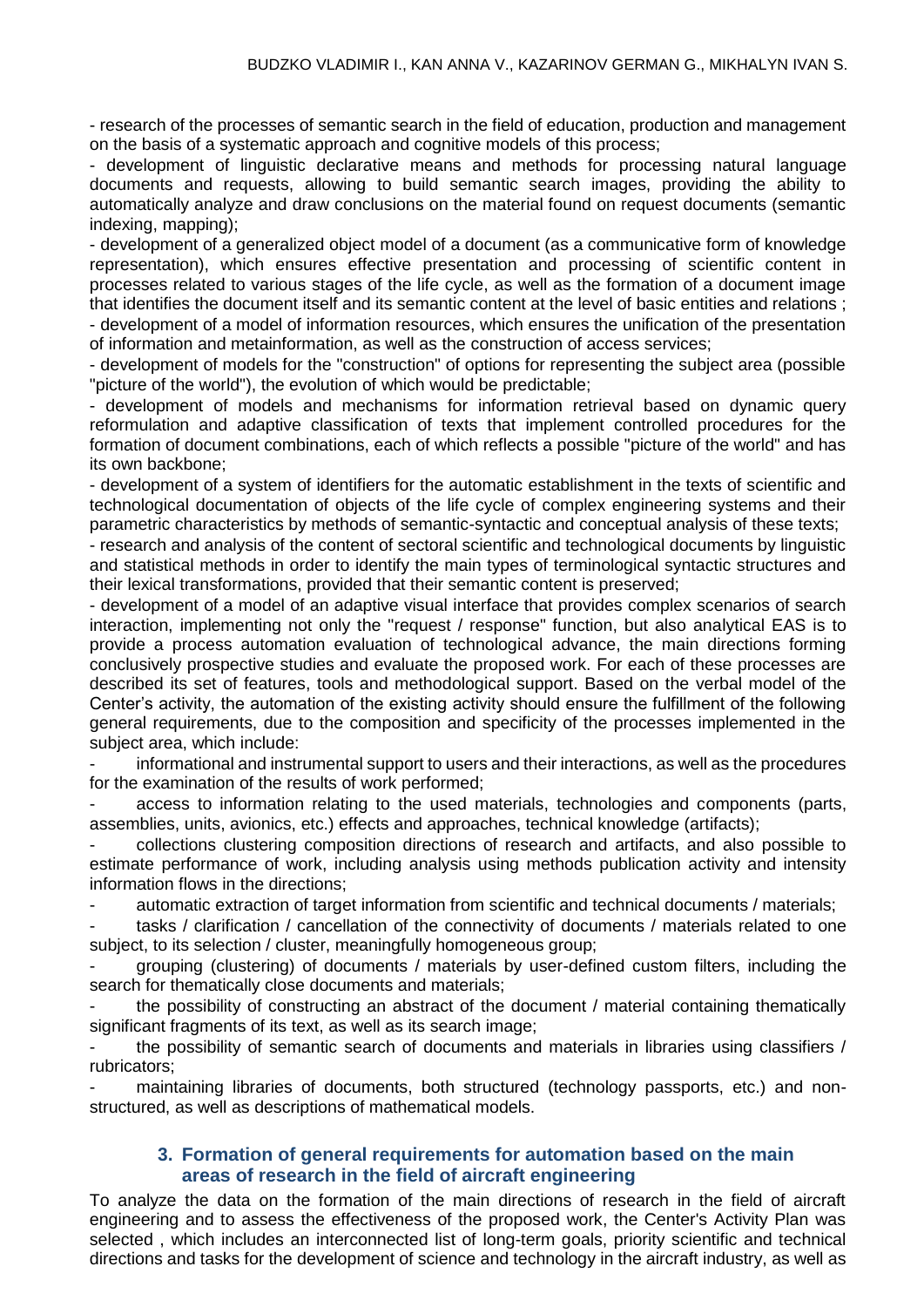a list of medium-term scientific and technical, organizational and regulatory measures necessary to achieve the goals.

An important element of scientific and technical activity is the identification of new and monitoring of existing artifacts that are significant for the aircraft industry as a whole, planned for development, developed and used in the aircraft industry.

Based on the results of the collection, collections of documents are formed in these areas with the details of "prospects" and "state of affairs". To detail the "prospects", thematic clustering of collections (collections) on actively "discussed" topics is carried out, assessment of their prospects and formation of priority directions for the creation of scientific and technological directions of research in the aircraft industry.

The evaluation of the topics of work should be carried out by experts using EAS based on their comparison with the list of promising research areas and the existing scientific and technological reserve. When evaluating the work, scientific and technical, personnel, production, infrastructure and logistics potential, as well as communication opportunities in the territory of the Russian Federation and international relations should be taken into account. At the same time, the proposed works should not duplicate each other or previously performed works. To do this, it is mandatory to check for the presence of text borrowings in the text descriptions of the RID. In addition, it is mandatory to take into account the possible risks associated with the implementation of the proposed works.

### 3.1 Requirements for databases, knowledge bases and STD library

The requirements for databases, knowledge bases and STD library are justified both by the specifics of the subject area, and, in turn, are based on the requirements for the automated processes described above. Thus, it is necessary to distinguish the following requirements for databases, knowledge bases and the STD library:

Database:

- should contain both general data on the subject area "aviation technologies" and intermediate data for subsequent analysis and saving the results in the knowledge base;

- must store service information (for example, about EAS users) and information about authors, organizations, classification codes, etc. meta information about documents;

- should ensure high efficiency of the computing process in conditions of large amounts of data. Knowledge base:

- should be a model of the subject area "aviation technologies" and represent a network of objects (persons, organizations, patents, technologies, etc.) connected by relations of various types with the possibility of output to networks;

- objects and sections of the knowledge base should be formed as a result of users ' work with the EAS based on intermediate information placed in the database;

- links in the knowledge base should be established automatically if they are explicitly indicated in the database, as well as on the basis of output to the network as a result of replenishment of the database. Special attention should be paid to the requirements for the NTD and RNTD libraries within the subject area. Based on the above requirements and taking into account the specifics of the treatment of NTD and RNTD in this subject area, the following requirements for the libraries of NTD and RNTD can be distinguished. Library data:

- must be a full-text repository of documents together with their indexes;

- they must ensure the storage of documents on projects of the aviation transport system, data on scientific and technical groundwork in the aircraft industry, on promising aircraft construction technologies used in the world, as well as the storage of regulatory documents;

- must provide search and analysis of textual information, including the implementation of the following functions:

semantic search at the user's request with support for faceted search by metadata (both text and non-text) in the modes of semantic, conceptual search, as well as search by individual keywords;

exploratory search for documents (thematically similar to the specified reference document);

quick familiarization with the topic of documents using automatically generated keywords based on the text;

quick familiarization with the content of documents with the help of automatically generated summary texts;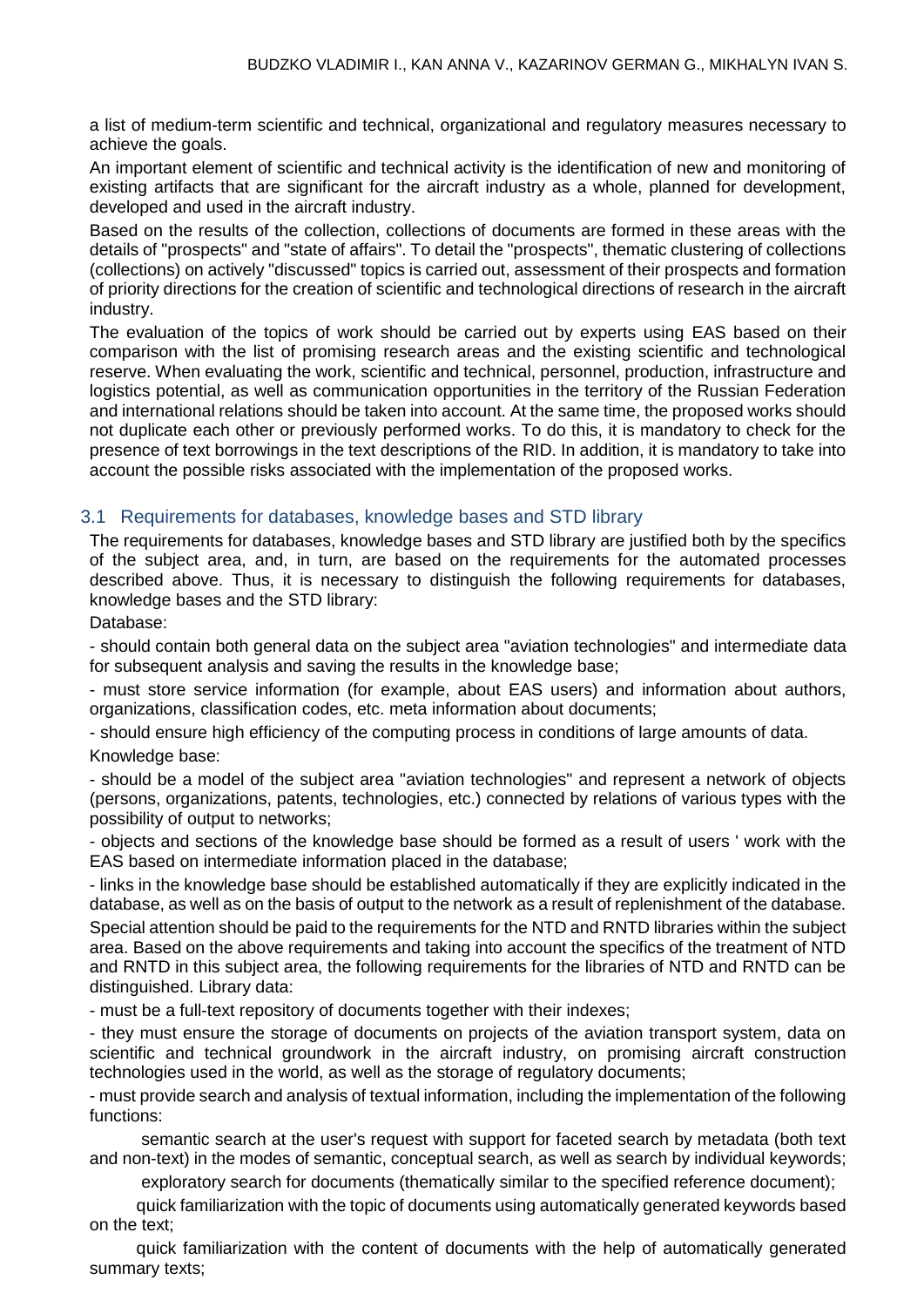formation, comparison and thematic analysis of user collections of documents (thematic clustering, construction of key thematic phrases, etc.);

search for semantic text borrowings;

thematic analysis of document collections;

- must support the following electronic document formats:\*. txt,\*. doc,\*. docx,\*. html,\*. rtf,\*. ps,\*. pdf,\*. odt;

- must be able to structure documents according to the following collections:

Russian scientific journals;

abstracts of dissertations;

Russian patents for utility models, inventions and industrial designs;

USPTO and WIPO foreign patents;

collection of internal documents of the Center.

#### 3.2 Requirements for the architecture of an expert information system

The EAS architecture is the architecture of a distributed information system and includes the following main components –

- the central software core of the system;
- analytical core;
- knowledge base;
- database;
- STD library;
- Security Subsystem ;
- the subsystem of the user interface.

#### **4. Technological problems solved by EAS**

The consumers of the proposed technological solutions in the industry can be a wide range of subdivisions that have the task of collecting, processing, analyzing and managing scientific and technological digital content and performing a number of private scientific and technological tasks, such as:

• Information support of the life cycle processes of the projects being developed. Information support for the development of a complex scientific and technical product by searching and analyzing documentary information in local and external documentary resources, as well as organizing explicit and implicit knowledge related to the project.

• Analysis and examination of the content of scientific and technical documents (STD). Information support of an expert for automated analysis of the semantic content of scientific and technical documentation in the process of working with tender, contract, working, design, technological and reporting documentation.

• Working with multilingual normative and technical documentation and preparation for certification. Information support for the process of preparing documentation and conducting international certification of complex scientific and technical developments.

• Support of the design process at the level of requirements control. Information support of the process of developing a complex scientific and technical product according to the requirements and conducting a formal inspection of the requirements.

• Support for the promotion, operation and maintenance of complex scientific and technical products. Information support for the promotion of complex scientific and technical products, preparation of operational and marketing documentation, as well as presentation and reference materials for international markets.

In terms of information support for the life cycle processes of complex engineering objects, the following is performed:

- factual search;
- thematic search;
- problem-oriented search;
- search for analogs;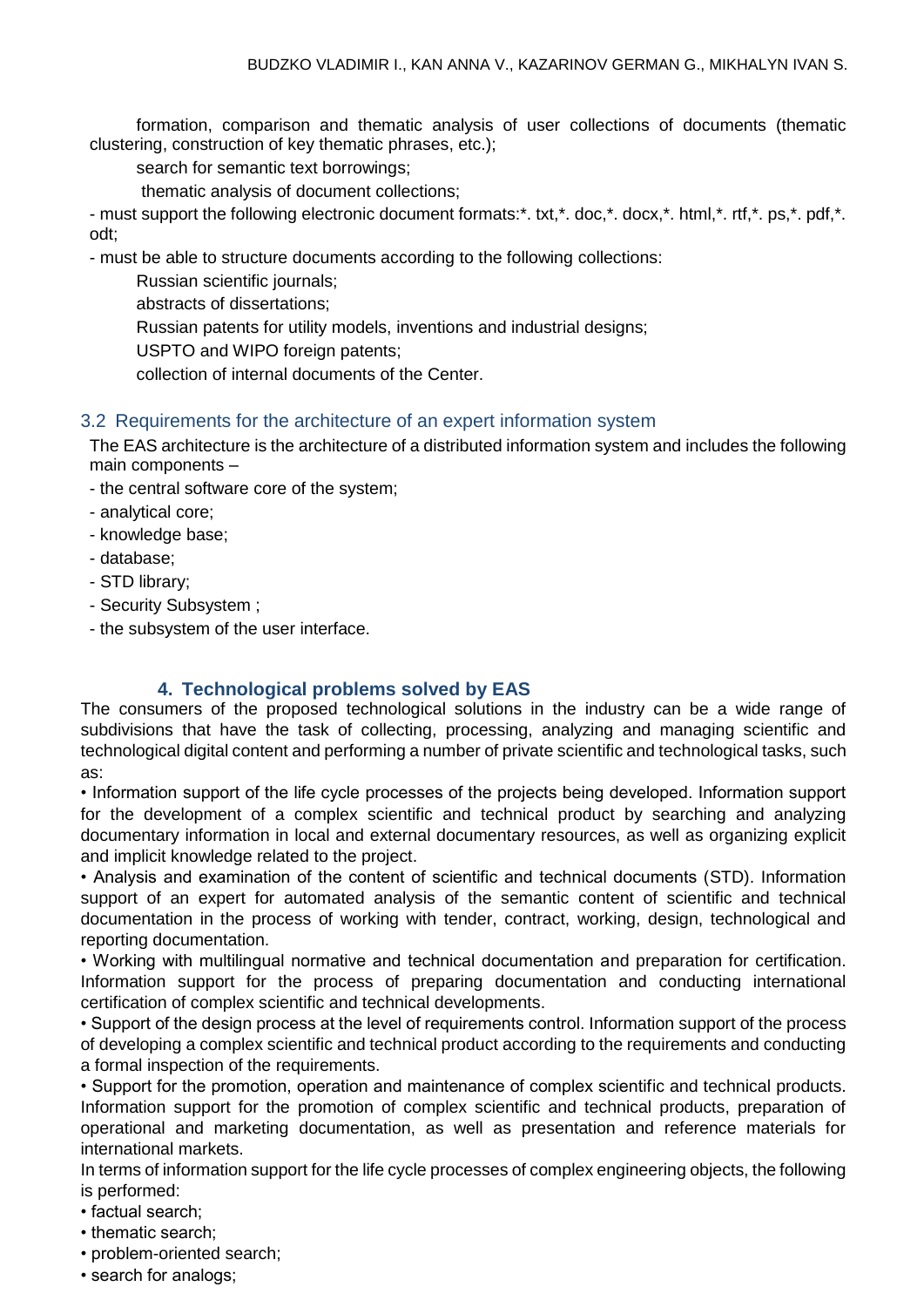• search for dependencies (dynamics);

• complex search (multi-object, multi-stage) for project monitoring tasks (achievement of technical requirements, consistency (consistency) of parameters, properties); analysis of borrowings; identification of grounds, limitations; identification of potentially possible semantic relationships.

In terms of the analysis and examination of the content of STD, the following is carried out:

• assessment of the compliance of the documentation with the established criteria and requirements (terms of reference, requirements of standards, etc.);

• correlation of proposals / results with the modern level of science and technology and the assigned strategic directions of development;

• search for similar and related projects (identification of borrowings, analysis of novelty in relation to previous projects and stages, identification of duplication of work in related projects);

• creation of information models of the mentioned objects for a given set of documents.

In terms of work with multilingual regulatory and technical documentation and preparation for certification is carried out:

• providing a standardized translation of the terminological apparatus of the subject area;

• ensuring the ability to work with foreign regulatory and technical documentation in the user's language;

• correlation of the requirements of national standards and internal technical regulations with the requirements of international standards;

• correlation of the provisions of the project documentation with the requirements of the standards;

• maximum use of the results of certification of individual elements and previous models, previously internationally certified;

• preparation of output documentation in a foreign language (taking into account the versioning of the development and comments of the participants in the certification process);

• ensuring traceability of documentation in the process of validation of individual provisions of the requirements.

In terms of supporting the design process at the level of requirements control, it is carried out:

• automated creation and maintenance of an information model of the product life cycle in terms of the terminology of individual components at different stages of the life cycle;

• ensuring end-to-end control of mutual compliance of requirements for properties and parameters at all stages of the life cycle (from standards, technical specifications, development plans, requirements specifications to working documentation and formal inspection reports);

• control of the use of standardized terminology in the preparation of documentation;

• correlation of semantic fragments related to information descriptions of objects throughout the entire set of project documents;

• development of requirements using formal logical templates and automated replacement and substitution of component parts of requirements from accompanying documentation;

• use of an ontological resource in the process of developing and analyzing requirements;

• automated verification and formal inspections of the requirements of project documentation for specified questionnaires using semantic search technology.

In terms of supporting the operation processes and maintenance of complex scientific and technical products, the following is carried out:

• preparation of exploitation.

## **5. The role of EAS in assessing prospects for the development of aircraft engineering and evaluating R & D**

It is planned to use EAS for information support of decision-making, including support for the activities of experts and analysts, for example, during the examination of topics or R & D results within the framework of the implementation of the State Program of the Russian Federation "Development of the Aviation Industry for 2013-2025" [7].

Thus, the EAS should provide for the following use cases, but not be limited to them:

Assessment of the level of readiness of the created technologies (technology readiness level) using the functions of full-text search of EAS and the construction of aggregated statistics on collections of full-text scientific and technical documents;

Conducting an assessment of the level of production readiness (manufacturing readiness level) using the full-text search function of the EAS, building aggregated statistics on collections of full-text scientific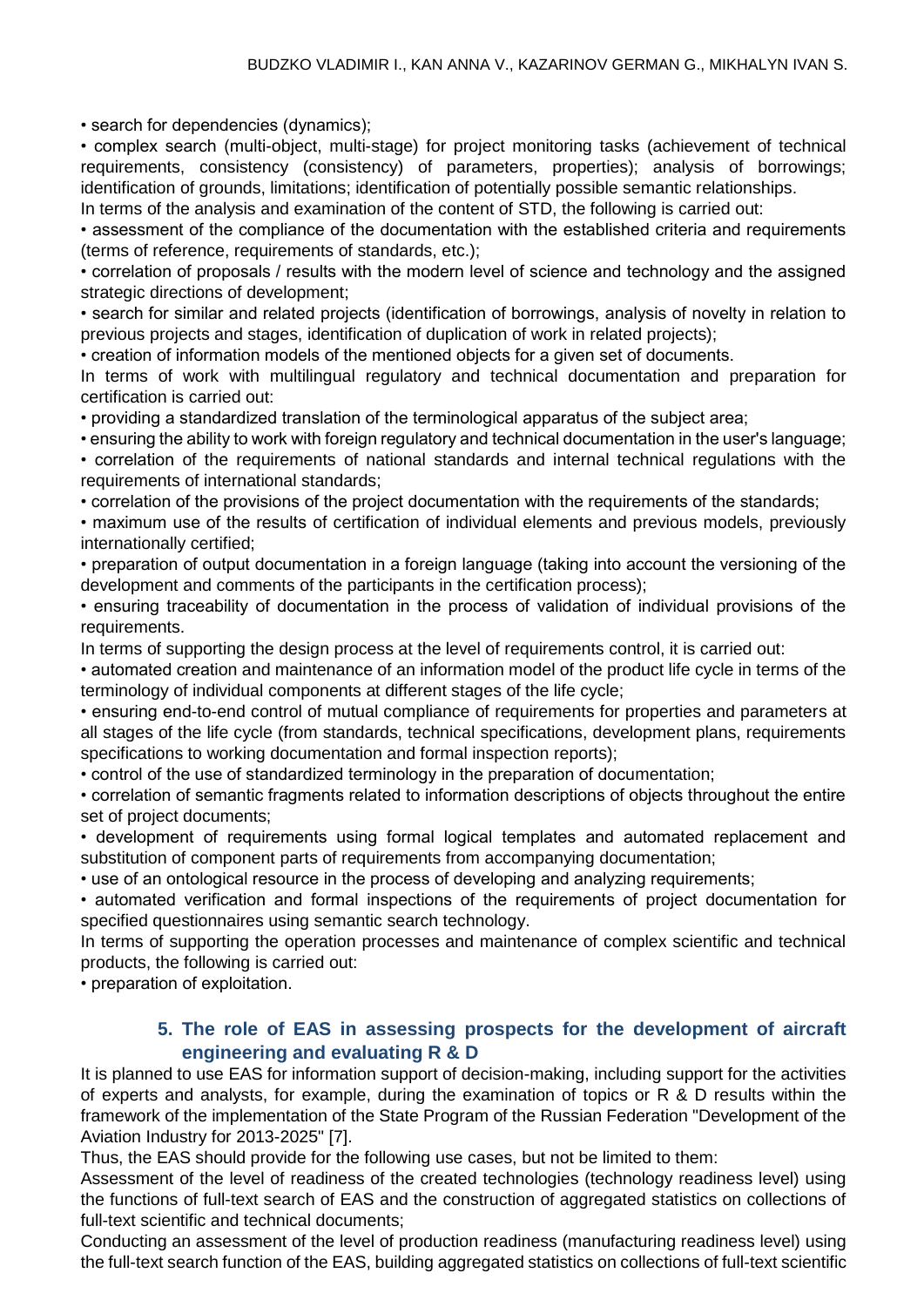and technical documents and logical inference from the knowledge base;

Identification of technology use cases using methods of extracting information from the full texts of scientific and technical documents (primarily patents, as documents containing descriptions of technology application options) that will be implemented in the EAS, building key vocabulary and summaries of full-text scientific and technical documents;

Conducting an assessment of compliance with research areas and topics of ROC conducted abroad, using the functions of full-text search of EAS and building aggregated statistics on collections of fulltext scientific and technical documents, including the databases of the US Patent and Trademark Office (USPTO) and the World Intellectual Property Organization;

Conducting an assessment of the availability of reserves, patents and scientific publications that are thematically close to the topic of R & D for a team of R & D or R & D performers using the search function for similar EAS documents;

Determination of compliance of the research and development or R & D topics with promising areas using the search function for thematically similar EAS documents;

Determination of the correspondence of the results presented in the report to the declared R & D topic using methods for assessing the thematic similarity of full-text EAS documents;

Identification of similar or duplicate R & D using the search function for fuzzy duplicates and text borrowings in the R & D and R & D databases implemented in the EAS;

Search for similar scientific and technical solutions using the search function for thematically similar documents in the databases of scientific and technical solutions;

To rank the competence centers of aviation science according to the technical task for research and development or ROC;

Evaluation of the dynamics of the publication activity of the scientific community within a given topic of a thematic area using the functions of full-text search of EAS and the construction of aggregated statistics on collections of full-text scientific and technical documents, including the construction of a diagram of the distribution of scientific publications and dissertations by year;

Assessment of the level of development of the direction by patent holders using the functions of fulltext search of EAS and the construction of aggregated statistics on collections of full-text scientific and technical documents, including the construction of a diagram of the distribution of patents by copyright holders;

Assessment of the relevance of the results of R & D or R & D using the full-text search functions of the EAS for collections of patents and patent applications in order to identify the ratio of patent applications to existing patents that are substantially and thematically similar to the results obtained;

Assessment of the ratio of the number of industrial designs and computer programs and the number of inventions and utility models using the full-text search functions of the EAS and the construction of aggregated statistics on collections of full-text scientific and technical documents, including the construction of a diagram of the distribution of patents by their types;

Identification of interest in the direction on the part of patent holders in Russia and abroad using the functions of full-text search of EAS and the construction of aggregated statistics on collections of fulltext scientific and technical documents, including the construction of a diagram of the cumulative patent mass in the analyzed direction, while estimating the increase in the cumulative patent mass in the analyzed direction of aircraft development;

Identification of interest in the direction from the media using the full-text search functions of the EAS and the construction of aggregated statistics on collections of full-text publications of specialized media, including the construction of a diagram of the distribution of media publications by year ;

Assessment of the expected level of competition in the Russian Federation from foreign companies using the functions of full-text search of EAS and the construction of aggregated statistics on collections of full-text scientific and technical documents, including the construction of a diagram of the distribution of patents by copyright holders and a diagram of the state affiliation of patent holders with the calculation of the share of foreign industrial companies among patent holders;

Evaluation of scientometric indicators of the team's performers using full-text search functions and data from scientometric databases;

Identification of the terminology used in scientific and technical documents to designate the key elements of the technologies being created using methods of extracting information from full texts, constructing the key vocabulary of scientific and technical documents and their collections, constructing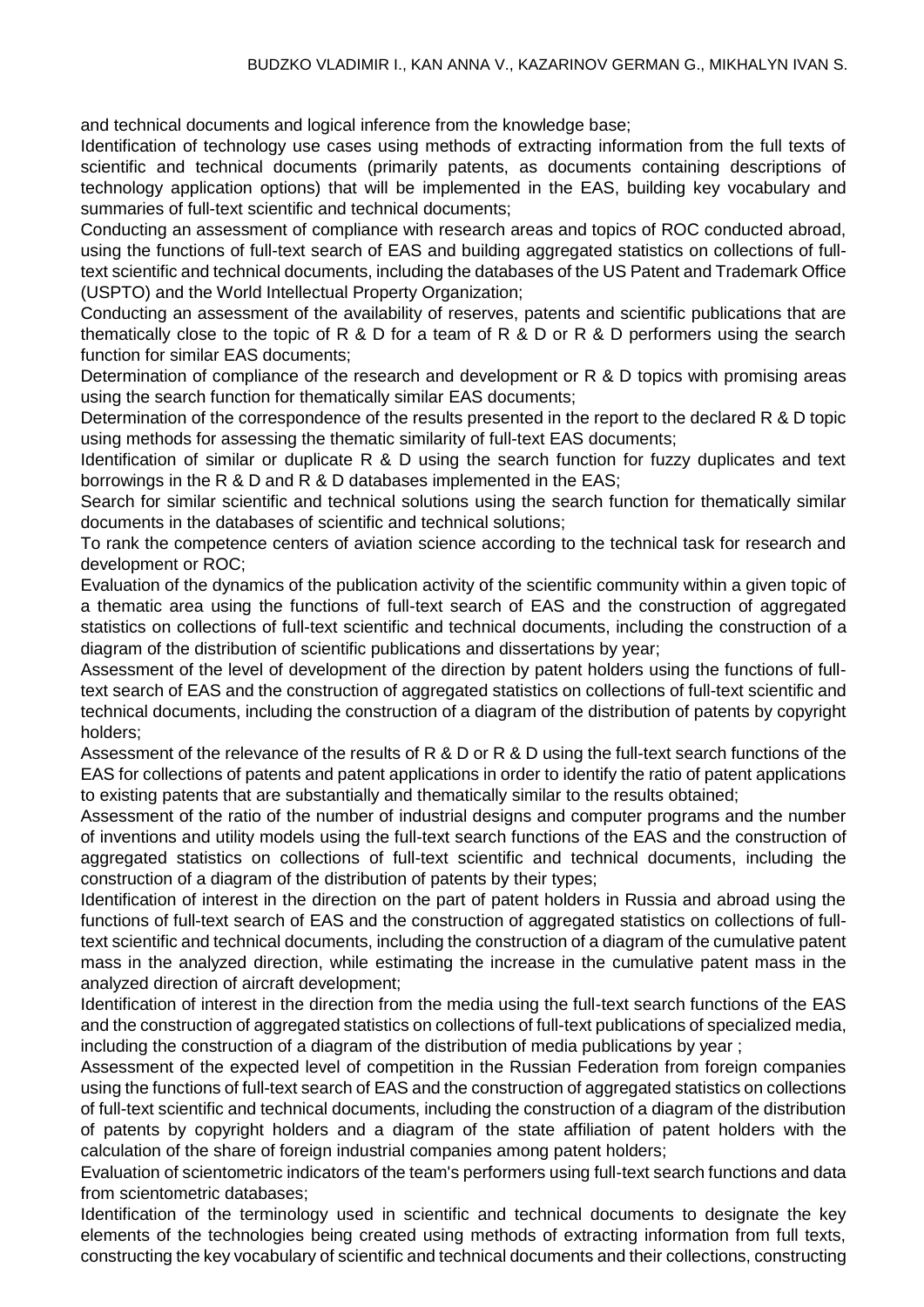summaries of full-text documents;

Identification of technologies created within the framework of the direction using methods of extracting information from the full texts of patents (as scientific and technical documents containing a description of technologies and their application) and logical inference from the EAS knowledge base.

Identification of options for the use of technologies created within the framework of the direction in the aircraft industry using methods of extracting information from the full texts of patents (as scientific and technical documents containing a description of technologies and their application), building a key vocabulary of patents and their collections, building a summary.

Depending on the specific tasks related to the assessment of the prospects for the development of the aircraft industry or the assessment of research and development, experts and analysts can apply various subsets of the above (or other) options for using EAS.

### **Conclusion**

Currently, the NRC Zhukovsky carried out a set of studies aimed at solving particular problems of collecting, processing, searching and analyzing the digital content of the industry, as well as created a scientific and technological potential for solving these problems on an industrial scale ... Such tasks can be comprehensively solved by creating an integrated search and analytical industry system (IPAS). The proposed IPAS will ensure the creation of a unified digital information space for the industry through the implementation of unified technologies for automatic processing and formalization of the semantic content of regulatory, reference, scientific, technological and project documentation. These technologies can also ensure the interconnection of various third-party information systems at the level of exchange of documents processed according to uniform standards for the semantic representation of documents obtained from various types of information sources.

The main competitive advantage of the proposed concept EAS is the fact that the development of this system will be based on modern theoretical concepts of the semantic structure of multilingual text information, which ensures the implementation of promising technologies for automatic processing of reference, scientific, technological and design documentation, semantic search in the industry array of these documents, meaningful analysis and mechanisms for extracting knowledge from the digital content of the industry.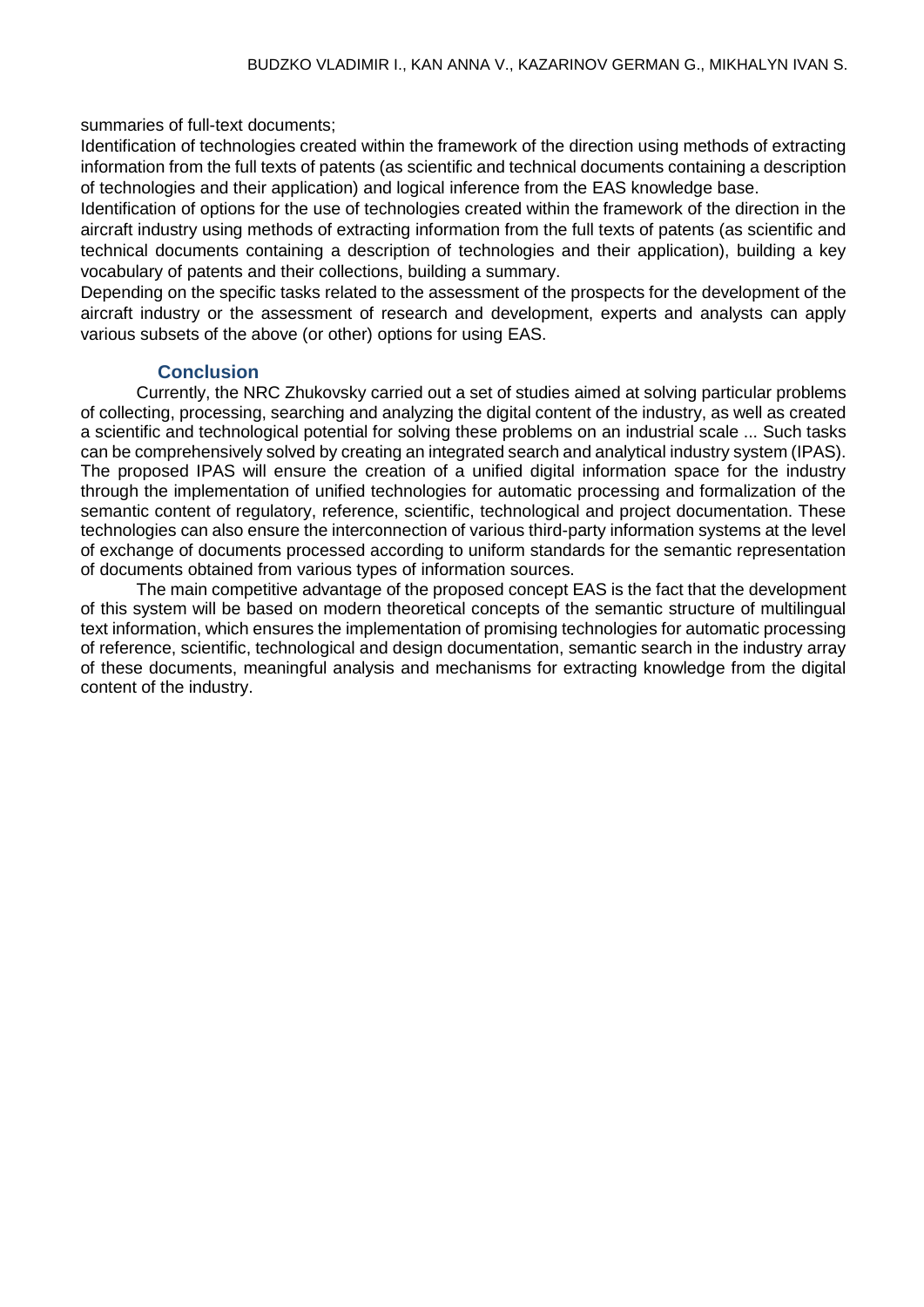### **References**

- [1] . Upravlenie nauchno-tekhnologicheskim razvitiem vysokotekhnologichnoj promyshlennosti: problemy i resheniya [Management of scientific and technological development of high-tech industry. problems and solutions]. Ed. Dutov A.V., Klochkov V.V. M. NIC «Institut imeni N.E. ZHukovskogo», 2019, 248 p. (In Russian).
- [2] . Dutov A.V., Kan A.V., Klochkov V.V., Shakun A.V., Shapkin V.S. Main directions of research activity in the interests of development of the air transport system of the Russian Federation. Nauchnyj vestnik GosNII GA=Scientific Bulletin of the State Scientific Research Institute of Civil Aviation. 2019, no.29, pp. 9-21. (In Russian).
- [3] Dzhamaj E.V., Demin S.S., Sazonov A.A. Digital technologies in aircraft industry and features of transformation of business tasks within the genesis of the new technological concept. Nauchnyj vestnik GosNII GA=Scientific Bulletin of the State Scientific Research Institute of Civil Aviation 2019, no. 29, pp. 86-98. (In Russian).
- [4] Zakharov V.N., Khoroshilov A.A., Khoroshilov A.A. A method for automatically detecting implicit borrowings in scientific and technical texts. Iskusstvennyj intellekt i prinyatie reshenij=Artificial Intelligence and decision-making. 2017, no.1, pp. 10-20. (In Russian).
- [5] Zakharov V.N., Khoroshilov A.A., Khoroshilov A.A. Razrabotka metoda transformacii poiskovogo zaprosa v ego unificirovannoe semanticheskoe predstavlenie dlya zadach informacionnogo poiska v mnogoyazychnyh massivah dokumentov. Sed'maya Mezhdunarodnaya konferenciya «Sistemnyj analiz i informacionnye tekhnologii» SAIT – 2017 [Development of a method for transforming a search query into its unified semantic representation for information search tasks in multilingual arrays of documents. Seventh International Conference «Systems Analysis and Information Technology»]. (13 – 18 iyunya 2017. Svetlogorsk, Rossiya): Trudy konferencii. FIC IU RAN, 2017, pp. 230-235. (In Russian).
- [6] Budzko V.I., Kalinin Yu.P., Kozerenko E.B., Khoroshilov A.A.,Khoroshilov A.A. Machine grammar of the Russian language. Sistemy vysokoj dostupnosti=Systems of high availability. 2017, vol.13, no.3, pp.19- 33. (In Russian).
- [7] Kalinin Yu.P., Khoroshilov A.A., Khoroshilov A.A. Principy sozdaniya sistemy monitoringa i analiza mirovogo potoka nauchno-tekhnicheskoj informacii. [The principles of a monitoring system and analysis of the global flow of scientific and technical information]. Sistemy i sredstva informftiki=Systems and means of informatics, 2016, vol. 26, issue 1, pp. 139–165. (In Russian).
- [8] Dmitrishin A.N., Kalinin Yu.P., Khoroshilov A.A., Khoroshilov A.A. Method of searching textual information in multilingual arrays (for example, Russian-English text collection). Informatizatsiya i svyaz'=Informatization and communication. 2016, no. 4, pp. 53-58. (In Russian).
- [9] Victor Zakharov, Alexcandr Khoroshilov, Alexey Khoroshilov A Method of Automatic Plagiarism Detection in Multilingual Documents. Selected Papers of the XVIII International Conference on Data Analytics and Management in Data Intensive Domains (DAMDID/RCDL 2016). CEUR Workshop Proceedings Vol-1752. P. 181-186. (In English).
- [10]Zakharov Victor N., Khoroshilov Alexey A., Khoroshilov Alexander A. On The Method for Automatic Determination of Semantic Similarity if the Document Text // Proceedings of ICAI'14, WORLDCOMP'14, July 21-24, 2014, Las Vegas, Nevada, USA-CRSEA Press, USA, 2014, Vol.II. P. 68-73. (In English).
- [11]Kalinin Yuri P., Kozerenko Elena B., Khoroshilov Alexander A., Khoroshilov Alexei A. New Translation Directions Development Technolgies in the MetaPhrase Machine Translation System/ Proceedings of the 2015 International Conference on Artificial Intelligence (ICAI 2015) WORLDCOMP'15, July 27-30, 2015, Las Vegas Nevada, USA v.I. USA, Las Vegas Nevada, 2015, Vol. №1. ISBN:1-60132-217-8, 1- 60132-218-6 (1-60132-219-4). (In English).